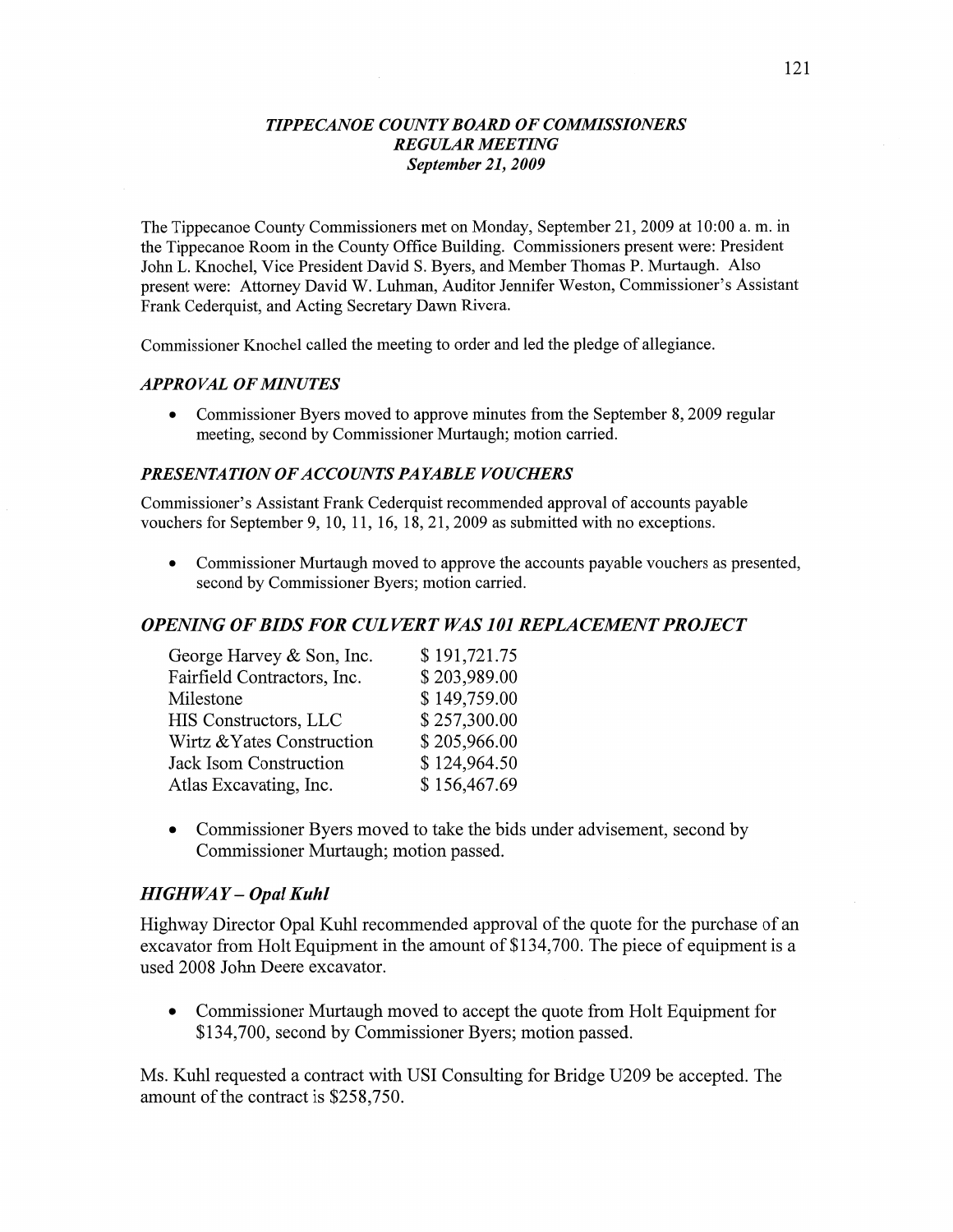**0** Commissioner Byers moved to accept the contract with USI Consulting in the **amount** of \$258,750, second by Commissioner Murtaugh; motion passed.

A Warranty Deed and Temporary Easement Grant with Nathan P. Anderson for Parcels 8 and 8A the South River **Road** Project was presented for approval. The warranty deed for parcel **8** is in the **amount** of \$2,570 and the Temporary Easement Grant for Parcel 8A is in the amount of \$335.

**0** Commissioner Murtaugh moved to approve the Warranty Deed and Temporary Easement Grant for parcels 8 and 8A as presented, second by Commissioner Byers; motion passed.

**A** Warranty Deed and Temporary **Easement** Grant **wifl1** Andrew T. and Julie S. McCormick for Parcels 13 and 13A the South River Road Project was presented for **approval.** The warranty deed is in the amount of \$8,290 and the Temporary Easement Grant is in the amount of \$470.

**0** Commissioner Murtaugh moved to approve the Warranty Deed and Temporary Easement Grant for parcels 13 and 13A as presented, second by Commissioner Byers; motion passed.

Director Kuhl presented a three year construction **maintenance** bond of \$5,000 from Lauramie Excavating for work in all county fights-of-way for approval.

**0** Commissioner Byers moved to accept the maintenance bond as presented, second by Commissioner Murtaugh; motion passed. '

# $COMMUNITY CORRECTIONS - Dave Heath$

Executive Director Dave Heath requested the Forensic Diversion Coordinator position be changed from **Full Time** to Regular Part Time due to lack of grant funding and participation.

**0** Commissioner Murtaugh moved to change the Forensic Diversion Coordinator position from Full Time to Regular Part Time, second by Commissioner Byers; **motion** passed.

# *REGION 4 WORKFORCE UPDATE* **—** *Roger Feldhaus*

Mr. Feldhaus began by explaining the structure and objectives of the Indiana Workforce Development. Those objectives are to I) grow Hoosier jobs and employment by assisting the underemployed in skills development; 2) grow Hoosier personal income; and 3) deliver premier customer service. As part of its vision, the Region IV Workforce Board will now be known as the Alliance '4' Advancement. The 2-year strategic plan will focus on policy development and guidance; substantial transitional support; technical and programmatic support; and monitoring and oversight. As one of the twelve counties comprising the region, Tippecanoe represented 22% of the total new enrollments, 12% of occupational training, and 23% of workshop participants. Unemployment in Tippecanoe for July '09 was 10.3% compared to 10.2% for the previous month and 4.9% for the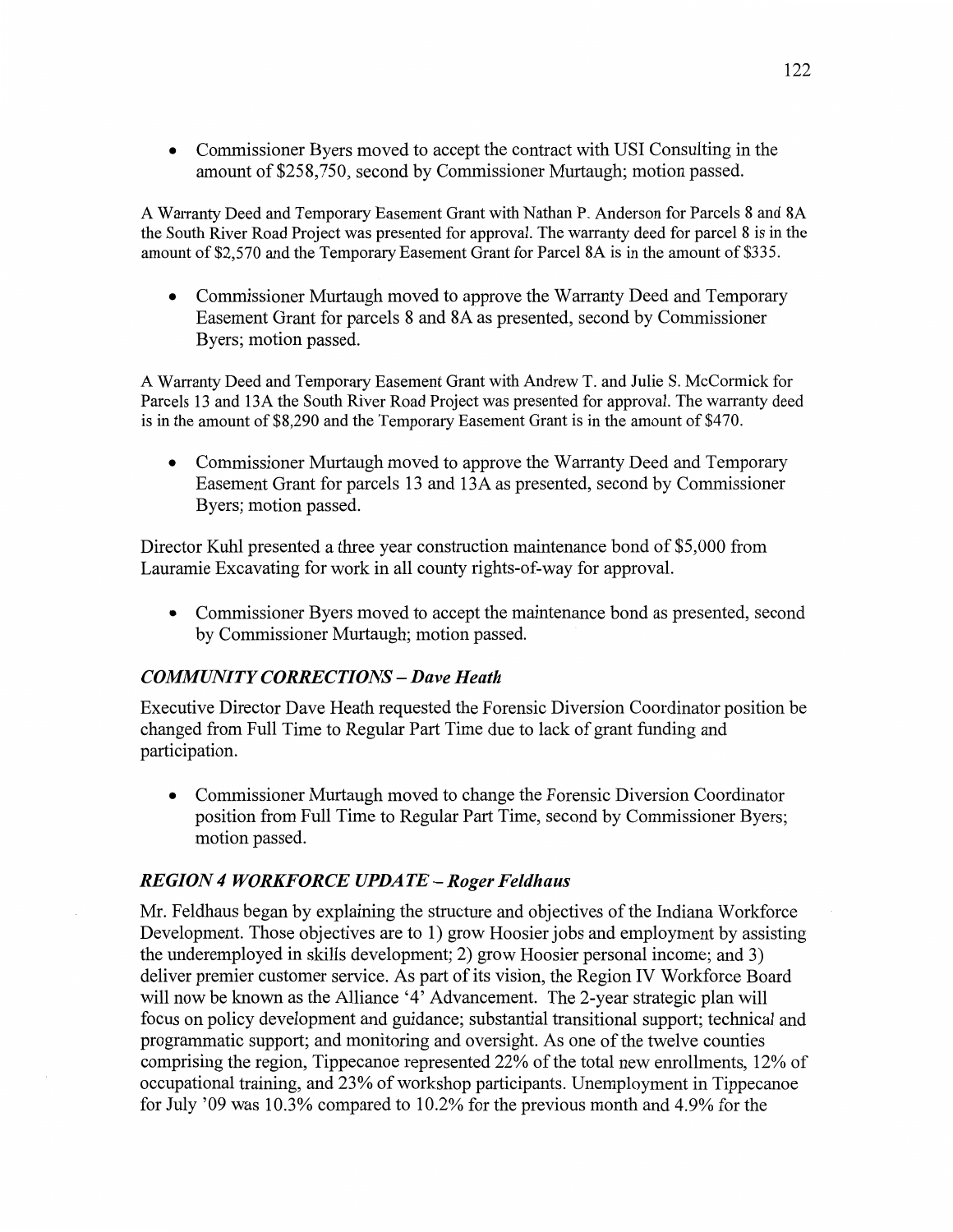previous year. To meet the demands of this increase in customers, the Alliance is adding staff at WorkOne centers; developing new workshops; and adding programs and initiatives for youth and aging workers. Mr. Feldhaus ended the presentation by thanking the commissioners for their time and inviting them to the Alliance '4' **Advancement**  annual dinner on November 4, 2009 in Lafayette.

# *SPONSORSHIP A GREEMEN T* — *Kristen* Mc Vey

**A** sponsorship agreement between the Tippecanoe County Prosecutor and the Lafayette YMCA was presented for approval. Danielle Gaylord from the YMCA requested the placement of signs on the courthouse lawn at the corners of  $3^{rd}$  & Main and  $4^{th}$  & Columbia for the month of October. The signs read, "This sign **can't** stop domestic violence, but you can. Domestic Violence Program 888-345-1118".

*0* **A** motion was made to approve the sponsorship agreement by Commissioner Byers, second by Commissioner Murtaugh; **motion** passed.

# *GRANTS — Laurie Wilson*

Grant Facilitator Laurie Wilson requested approval for the Medical Reserve Corps to apply for **<sup>a</sup>**grant of \$5,000 for HlNl preparedness.

**0** Commissioner Byers moved to allow the Medical Reserve Corps to apply for the grant, second by Commissioner Murtaugh; **motion** passed.

Permission to apply for a \$24,000 grant was requested for Circuit Court to be used for mediations and the court information sharing program.

**0** Commissioner Murtaugh moved to allow the application for the grant as presented, second by Commissioner Byers; motion passed.

Ms. Wilson requested acceptance of a grant from the Department of Energy for \$416,700. **A** portion of this Will be used in partnership with the city of Lafayette for the traffic program, \$100,000 will be used for enhancement at the Battlefield Museum, and the remainder will be for an energy audit and upgrade for county buildings.

• Commissioner Byers moved to accept the grant of \$416,700 as stated, second by Commissioner Murtaugh; **motion** passed.

# 4th *AMENDMENT T 0* THE *DARK FIBER LEASE AGREEMENT* — *Dave Sturgeon*

The lease is between Indiana Data Pipe, LLC and Tippecanoe County. **This** amendment will permit the State to pay for the WIC fiber run, allowing the department direct access to the county phone system and data network at no cost to the county.

**0** Commissioner Byers moved to amend the lease between **Indiana** Data Pipe, LLC and Tippecanoe County, second by Commissioner Murtaugh; motion passed.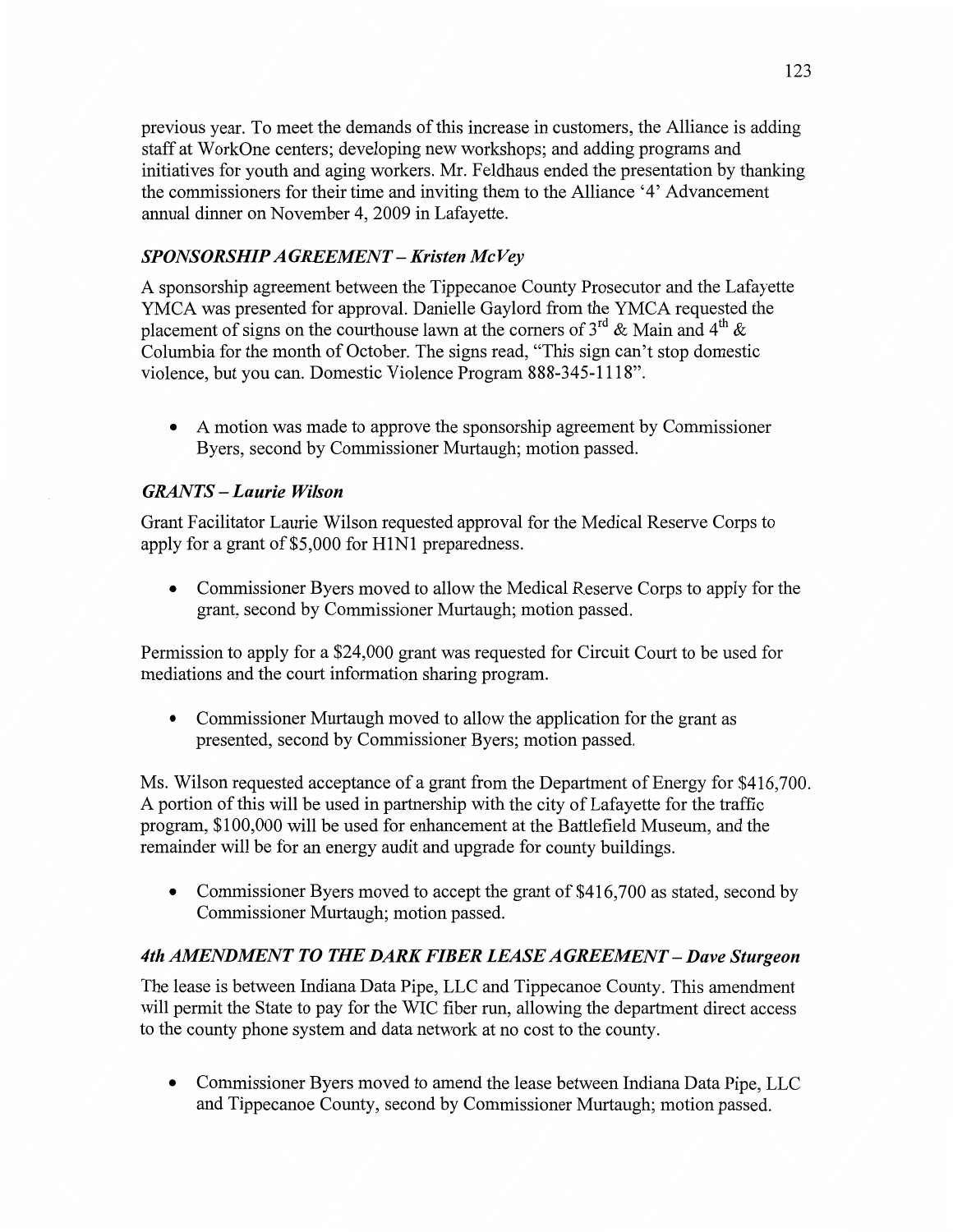# *BUILDING COMMSSION* **—** Ken *Brown*

### Steven & Michelle Mitchell Property

4918 Sherman Street, **Buck** Creek *-* Zoning Officer Ken Brown reported today is the deadline for clean up and repair orders given by the commissioners in the August  $3<sup>rd</sup>$  meeting, stating Mr. Mitchell has asked for a little more time. Mr. Brown presented pictures documenting progress the owner has made, showing both the improvements made and the current state of the property. He noted the entrances have been secured with deadbolts.

• Commissioner Murtaugh moved to continue the hearing until the October 19<sup>th</sup> meeting with the possibility of another 30 extension if repairs are made to the roof, second by Commissioner Knochel; motion carried. *Commissioner Byers abstained.* 

### Beverly **Adams** Property

6900 Church Street in Colbum **—** Mr. Brown introduced **attorney** Jim Gothard, representing Ms. Adams pro bono, who gave **a** brief history of her financial situation, the actions taken by mortgage holder Saxon Mortgage, and acknowledged there have been 5 liens placed against the property. He read a letter from Saxon dated May 2008 stating they were willing to dismiss the foreclosure action with prejudice but will not release the lien or forgive the debt in hopes a buyer may be found for the property. **Saxon** is willing to entertain any short sale offers. Mr. Gothard reiterated that Ms. Adams can not pay the fine imposed by the Commissioners or any costs associated with demolition of the property. He stated Bill and Winnie Fitzmaurice of 6814 Church Street in Colbum contacted him expressing an interest in purchasing the lot. If an agreement with Saxon Mortgage can be reached, the Fitzmaurice's will agree to tear down the house and make the property presentable. On the advice of Mr. Gothard, Mr. & Mrs. Fitzmaurice are seeking independent legal advice on the validity of all liens against the property. Attorney Dave Luhman clarified the \$5,000 fee previously assessed by the Commissioners is a civil fine and would only become a lien if it had to be enforced by judgment for non-payment. The Commissioners have the option to reverse the fee if they so choose. Mr. Brown reported the doors to the house are not secured and pose a safety issue.

Mrs. Fitzmaurice offered to replace the locks and place bait for vermin given the appropriate permission to enter the premise; Mr. Gothard granted permission. She addressed the commissioners, maintaining a fine added to the current liens would make the property less affordable to any interested party.

• Commissioner Murtaugh moved to suspend all action on this property until the October 5, 2009 meeting, second by Commissioner Byers; **motion** passed.

# *FIRE SPRINKLER QUOTES* FOR *JAIL ADDITION*

**0** Commissioner Murtaugh moved to accept the quote from Brenneco Fire Protection in the amount of \$5,390, second by Commissioner Byers; motion passed.

# *APPLICATIONS* TO THE *VILLA*

**0** Commissioner Byers moved to approve the applications for Thomas Mann, Patricia Chamness, Georgia Ashlock and Debra Wheeler-Nokes to the Tippecanoe Villa, second by Commissioner Murtaugh; motion carried.